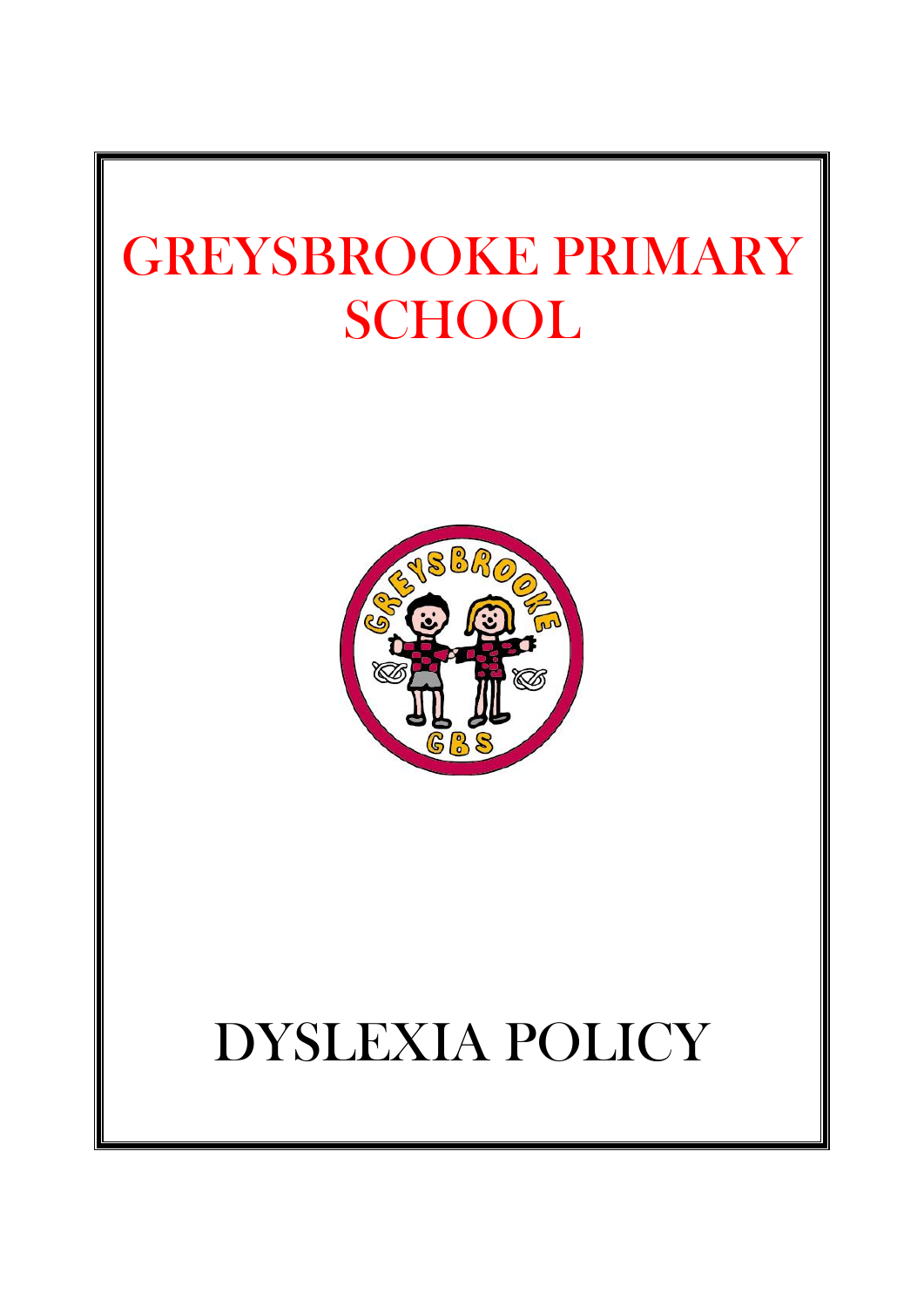#### **Dyslexia Friendly Policy**

Greysbrooke Primary School endeavours to meet the diverse needs of its pupils to ensure inclusion for all. All of our pupils are entitled to a broad, balanced curriculum, delivered in a relevant and differentiated manner, enabling progression and continuity to be experienced. It is important in this school that the teaching and learning, achievements, attitudes and well-being of every young person matters. In order to make access to the whole curriculum a reality for all pupils, we foster an ethos in which positive attitudes to gender equality, cultural diversity and special needs of all kinds are actively promoted.

In order to meet the needs of all of our children we are actively working towards 'Dyslexia Friendly Schools status.' We believe that this will not only benefit children with dyslexic tendencies but will also have a significant impact on other pupils, as strategies that are good for the dyslexic learner are good for everyone.

#### **What is Dyslexia?**

*'Dyslexia is evident when accurate and fluent word reading and/or spelling develops very incompletely or with great difficulty. This focuses on literacy learning at the word level and implies that the problem is severe and persistent despite appropriate learning opportunities. It provides the basis for a staged process of assessment through teaching'. British Psychological Society 1999 (as adopted by Staffordshire County Council January 2007)*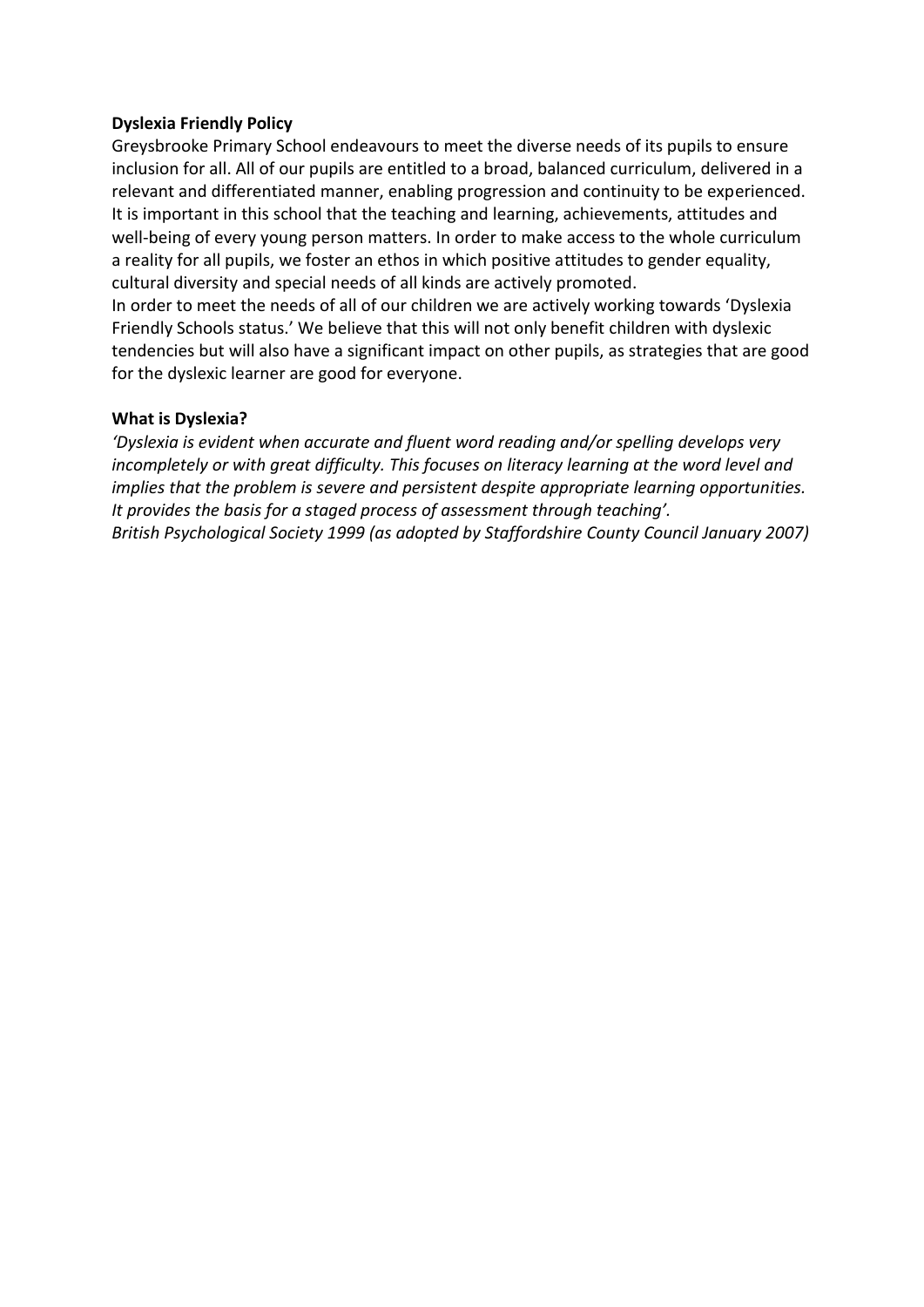According to the Dyslexia Institute, dyslexia can be defined as:

'…a combination of abilities and difficulties which affect the learning process in reading, writing, spelling and sometimes numeracy.'

Dyslexic children frequently have weaknesses in short term memory, sequencing and processing information. Many of our pupils have needs in these areas, so Dyslexia Friendly teaching will support all of our pupils, whether they have been identified as 'dyslexic' or not.

#### **Teaching strategies**

Everybody has an individual learning style. Dyslexic children seem to process information differently. Understanding how they learn best, and being flexible enough to adapt teaching approaches are vital factors in enabling dyslexic children to learn effectively in the classroom. Therefore, at Greysbrooke Primary School, we employ the following teaching strategies for dyslexic children:

- $\triangleright$  We promote a 'can do' culture.
- $\triangleright$  We understand and value the different ways in which children learn.
- $\triangleright$  We use multi-sensory methods of learning.
- $\triangleright$  We are prepared to explain things many times, in a variety of ways.
- $\triangleright$  We give guidance about how to do tasks systematically.
- $\triangleright$  We promote positive self-esteem.
- $\triangleright$  We are aware of signs of tiredness and fatigue, allowing children opportunity for a break within their learning.
- $\triangleright$  We enable dyslexic children to show their interest, knowledge and skills, despite their difficulties in writing.
- $\triangleright$  Our marking identifies success and improvement points (next steps), at an appropriate level.
- $\triangleright$  We use adult support whenever possible.

#### **Dyslexia Friendly Classrooms**

At Greysbrooke Primary School we recognise that the correct working environment is vital for all learners. For a dyslexic child, they may be having difficulties with listening, hearing, concentrating, sitting still, writing and finding the things they need. If their classroom environment works against them, no matter how hard they try it will be more difficult for them to succeed. Therefore classrooms are:

- $\triangleright$  Equipped with clearly labelled and neatly arranged resources so that they can be accessed easily.
- $\triangleright$  Minimally distracting, so that pupils can focus on the learning opportunities being presented to them.
- $\triangleright$  Adapted so that dyslexic children have opportunity to sit alongside well motivated children or a work partner who can clarify instructions for them, when relevant.
- $\triangleright$  Information and displays are accessible e.g. picture clues, buff backgrounds on the interactive whiteboards.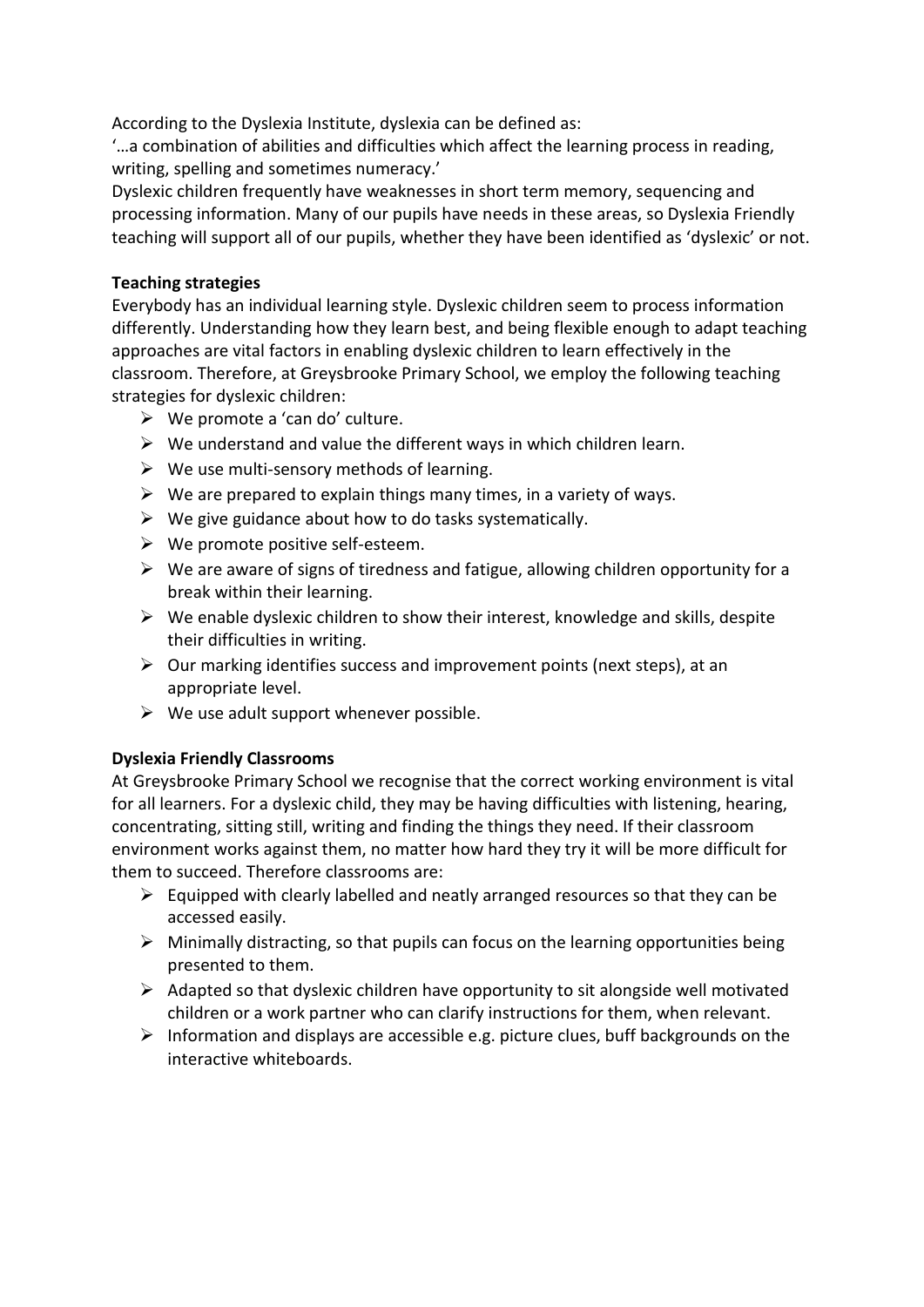#### **Dyslexia Indicators**

All teachers have responsibility for dyslexic children. If the school's assessment and observation procedures indicate concerns regarding reading, spelling, writing or numeracy, teachers will implement the following procedures:

- $\triangleright$  Complete Dyslexia Indicator checklist (Appendix 1)
- Consult SENCo
- $\triangleright$  Consult with parents and child.
- $\triangleright$  Consult with SENSS if required.

## **Assessment and Intervention**

The school's assessment and tracking procedures facilitate the early identification of particular difficulties, whilst highlighting individual abilities. Areas of difficulty are highlighted and an appropriate intervention programme may be developed if needed.

## **Partnership with Parents**

As the Code of Practice on the identification and assessment of Special Educational Needs states,

'Professional help can seldom be wholly effective unless it builds upon parents' capacity to be involved.'

We acknowledge that maximum participation by parents/carers is essential in embedding positive attitudes in all learners. We endeavour to be in regular contact with parents – face to face, on the telephone or via email. We will help to allay any fears parents' may have for their child's education, by understanding their concerns and pursuing strategies to help. Parent workshops are available and held at school.

# **Complaints Procedure**

If you have a complaint please come and see us. We will listen and deal with it as quickly as possible.

When parents are worried or unhappy about any aspect of school life or the curriculum they should come and talk to the class teachers first. This will usually resolve the problem; however, if they are still dissatisfied then they should contact either the Head teacher or Deputy Headteacher. Further steps would be to inform the Governing Body and the Local Education Authority.

Date for review: March 2020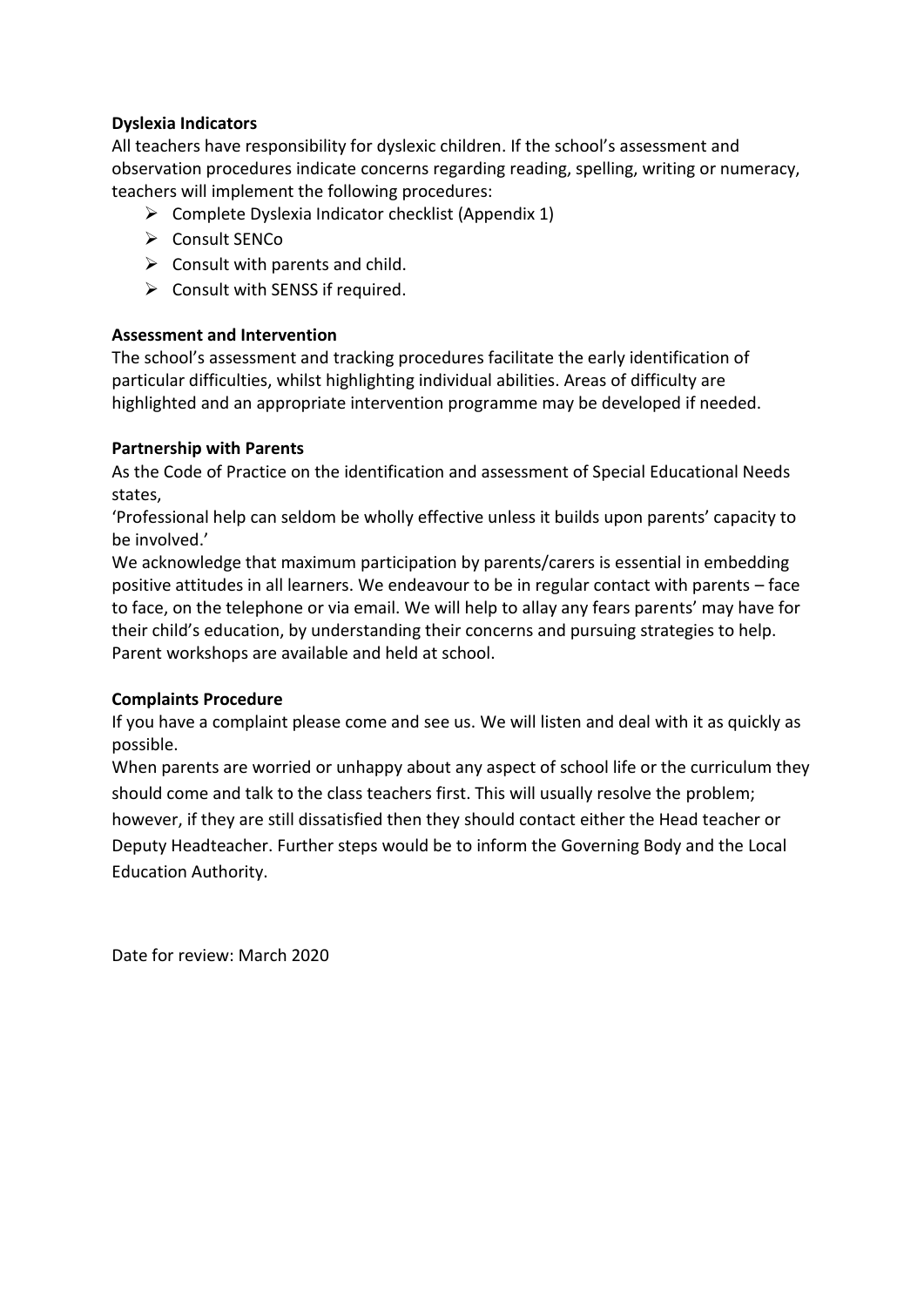# **Appendix 1**

# **Checklist for Identification of Possible Dyslexic Behaviours**

# **Name of Pupil: \_\_\_\_\_\_\_\_\_\_\_\_\_\_\_\_\_\_\_\_\_\_\_\_\_\_\_\_\_\_\_\_\_\_\_\_\_\_\_\_**

| <b>Focus</b>   | Some of the typical indicators or behaviours in pupils at risk of<br>dyslexia            | <b>Observed</b><br>in named<br>pupil? |
|----------------|------------------------------------------------------------------------------------------|---------------------------------------|
| <b>General</b> | Slow to process instructions                                                             |                                       |
|                | Problems with sequencing, e.g. getting dressed                                           |                                       |
|                | Poor concentration                                                                       |                                       |
|                | Does not retain concepts from one lesson to the next                                     |                                       |
|                | Problems with fine or gross motor skills                                                 |                                       |
|                | Difficulty with visual or auditory memory skills                                         |                                       |
| <b>Writing</b> | Content does not reflect ability:                                                        |                                       |
|                | Good at thinking of ideas, but is reluctant to write<br>п                                |                                       |
|                | Uses simple ideas and vocabulary that do not reflect verbal<br>$\blacksquare$<br>ability |                                       |
|                | Written work often not completed<br>$\blacksquare$                                       |                                       |
|                | Prefers to use alternative forms of recording ideas<br>٠                                 |                                       |
|                | Difficulties in structuring written work:                                                |                                       |
|                | Problems with grammar, eg. tenses or words muddled<br>٠                                  |                                       |
|                | Problems sequencing ideas, eg.events are not logically<br>٠<br>sequenced                 |                                       |
|                | Several ideas are all expressed in one, lengthy sentence<br>٠                            |                                       |
|                | Inaccurate punctuation<br>٠                                                              |                                       |
|                | Poor handwriting:                                                                        |                                       |
|                | Reverses some letters when writing, e.g. b/d, p/q, m/w<br>п                              |                                       |
|                | Poor orientation and placement of letters<br>٠                                           |                                       |
|                | Writing arranged erratically on the page<br>п                                            |                                       |
|                | No spaces between words<br>٠                                                             |                                       |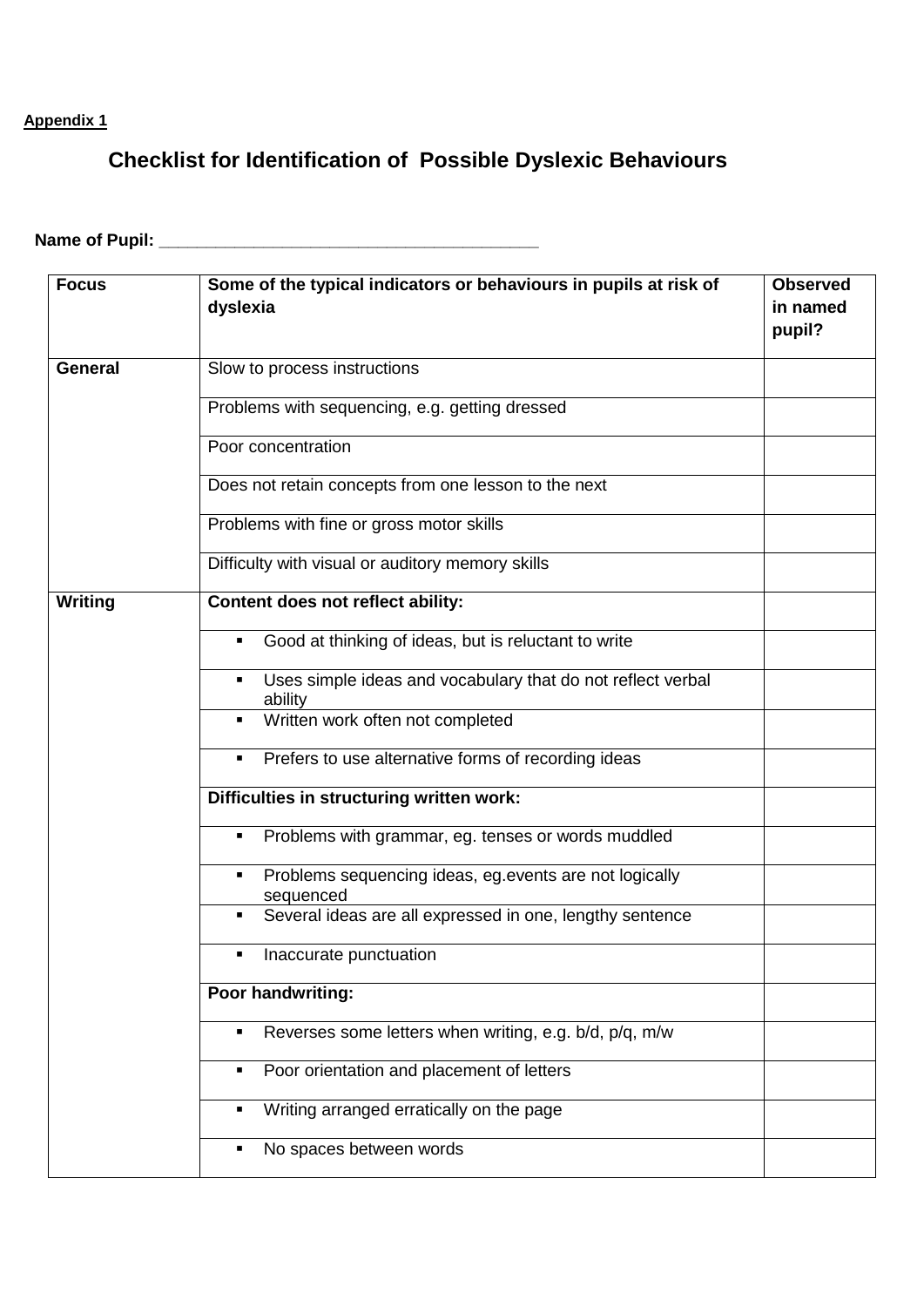|                | Slow writing speed<br>٠                                                    |  |
|----------------|----------------------------------------------------------------------------|--|
|                | Problems copying accurately from the board<br>٠                            |  |
|                | Inaccurate spelling:                                                       |  |
|                | Omits letters within words<br>٠                                            |  |
|                | Errors in discriminating individual sounds, e.g. middle sound<br>٠         |  |
|                | Letters in words in the wrong order<br>٠                                   |  |
|                | <b>Bizarre spelling</b><br>٠                                               |  |
| <b>Reading</b> | Problems choosing a book at a suitable reading level                       |  |
|                | Does not read for pleasure                                                 |  |
|                | Reluctant to read out loud                                                 |  |
|                | Inaccurate reading:                                                        |  |
|                | Poor recognition of high frequency words<br>٠                              |  |
|                | Confuses words that are visually similar (e.g. was/saw)<br>٠               |  |
|                | Omits words when reading<br>٠                                              |  |
|                | Poor tracking along words and lines when reading<br>٠                      |  |
|                | Does not recognise a word that has previously been read<br>٠<br>accurately |  |
|                | Cannot identify keywords in the question/text<br>٠                         |  |
|                | Lack of reading fluency:                                                   |  |
|                | Sounding out each word<br>П                                                |  |
|                | Needs time to process visual information<br>٠                              |  |
|                | Lack of expression<br>٠                                                    |  |
|                | Slow reading speed<br>П                                                    |  |
|                | Does not understand what is being read:                                    |  |
|                | Not reading for meaning and using context as a strategy<br>٠               |  |
|                | Cannot predict what is going to happen next<br>٠                           |  |
|                | Cannot summarise what has happened<br>٠                                    |  |
|                | Needs to read several times to understand meaning<br>٠                     |  |